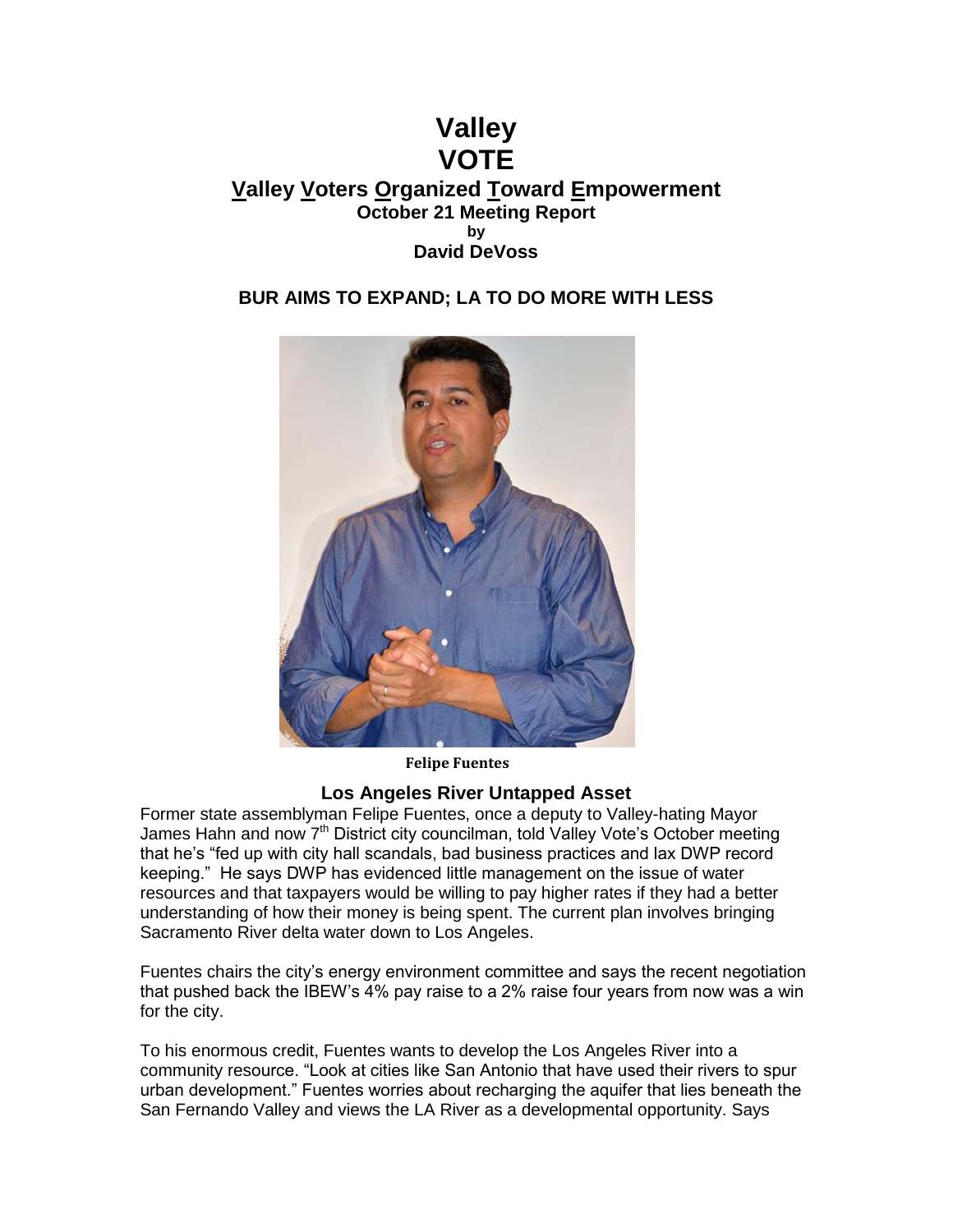Fuentes: "We can't keep flushing all our rain water into Santa Monica Bay through concrete canals."

### **BUR Primed For Take Off**

The Burbank Bob Hope Airport plans to replace its 83-year old terminal with a modern 14-gate facility that meets federal standards fir distance from runways and is earthquake safe. Although the flight capacity won't increase (BUR presently handles 737s, A320s and A319s), BUR's communications director **Victor Gill** says the enlarged facility will reduce traffic by adding more rail and bus links, strengthen the Burbank brand and attract new retail and service jobs to the adjacent 59-acre "opportunity site" and the nearby Media District North.



The \$300 to \$400 million expansion will be funded by the FAA, airlines and airport passengers. No public tax money will be involved.

If the number of gates and parking spaces remain the same, what exactly will be added? An additional 41,000 sq. ft. of public space, says Gill, plus an enlarged baggage claim area, additional restroom facilities and more room for airline baggage processing. The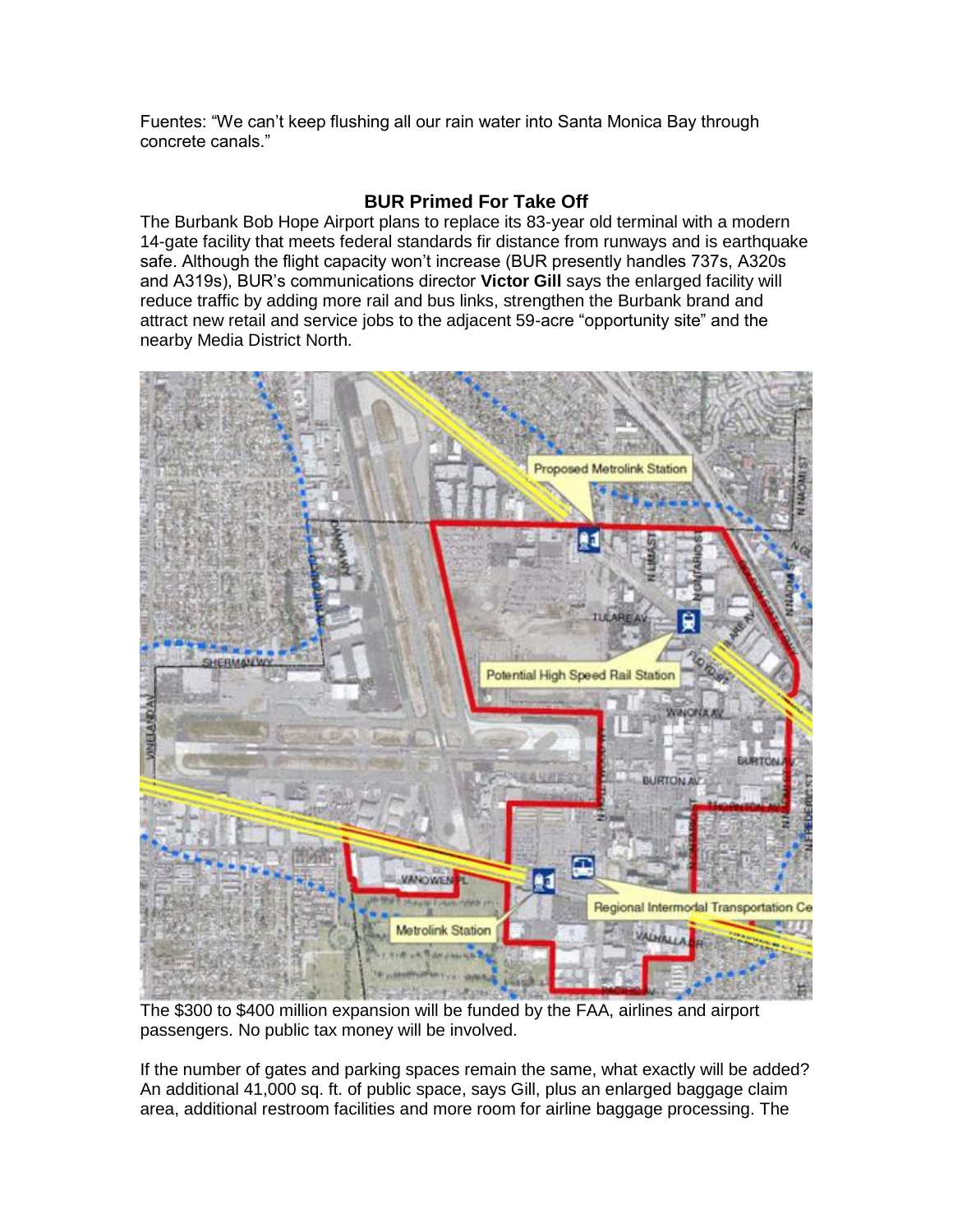new airport also will have an intermodal transportation center that will offer a free shuttle to the North Hollywood Metro station. "We're trying to leverage the mass transit opportunities," says Gill.

#### **Will A Metro Train Ever Arrive at LAX?**

Everyone agrees that a Metro train should support people getting to LAX, but not on how to accomplish it, reports Denny Schneider. MTA started talks with LAWA in 2008 but no agreements on funding or pathway were reached. The Measure R transportation Bond issued in 2008 addressed this, but allocated only about \$200M toward construction of a new opportunity into LAX—an amount too small to complete the task.

Short of any agreement, the Crenshaw LAX line was approved this year with a "closer" station, which is still two miles shy of LAX at the intersection of Century and Aviation. Downtown business, the pro-LAX expansion lobby and local residents near the airport all agree that LAX should have a Metro station.

One MTA proposal includes a train into the LAX Central Terminal Area, but it is very expensive and does not provide timely service. LAWA suggests creating a high capacity people mover that would connect LAX with Century Blvd. hotels via an Integrated Transportation Facility Station adjacent to LAX. It appears to be the best opportunity to date to get a functioning train support.

# **Quake Retrofit**

LA's new city administration is concerned about the safety of older concrete apartment buildings with garages below in the event of an earthquake. Unfortunately, says **Vic Viereck**, there is no funding proposed to pay for the retrofitting or replacement of such buildings.

The Los Angeles Rent Stabilization Ordinance, argues Viereck, prevents owners from solving the problem because under the ordinance owner landlords can't pass on the cost of retrofitting.

Another problem is the relocation assistance paid to tenants temporarily or permanently moved during the retrofitting. The relocation (or redistribution) cost, which in many cases can exceed \$18,000 a unit, makes it difficult financially to get rid of the problem in such units.

A 50% tax credit against California state income tax or the Los Angeles property transfer tax for the cost of retrofitting could motivate retrofitting. If an owner replaces an older building with a new one a credit may not be necessary, but a waiver from the RSO would be in order. The replacement of older concrete apartments also would generate new tax revenue (and jobs), helping to replace the cost of the tax credit.

#### **More Mass Transit Equals Common Sense**

Bart Reed, Executive Director of Transit Coalition and Valley Vote executive committee member, wonders why LAX can't be more like Bob Hope Burbank Airport when it comes to traffic mitigation. BUR is transforming into a modern airport, reachable by bus and rail as well as automobile. But LAX continues to rely on passengers – and employees – driving cars. "LA World Airports employs 50,000 people with badges," he says. "Why